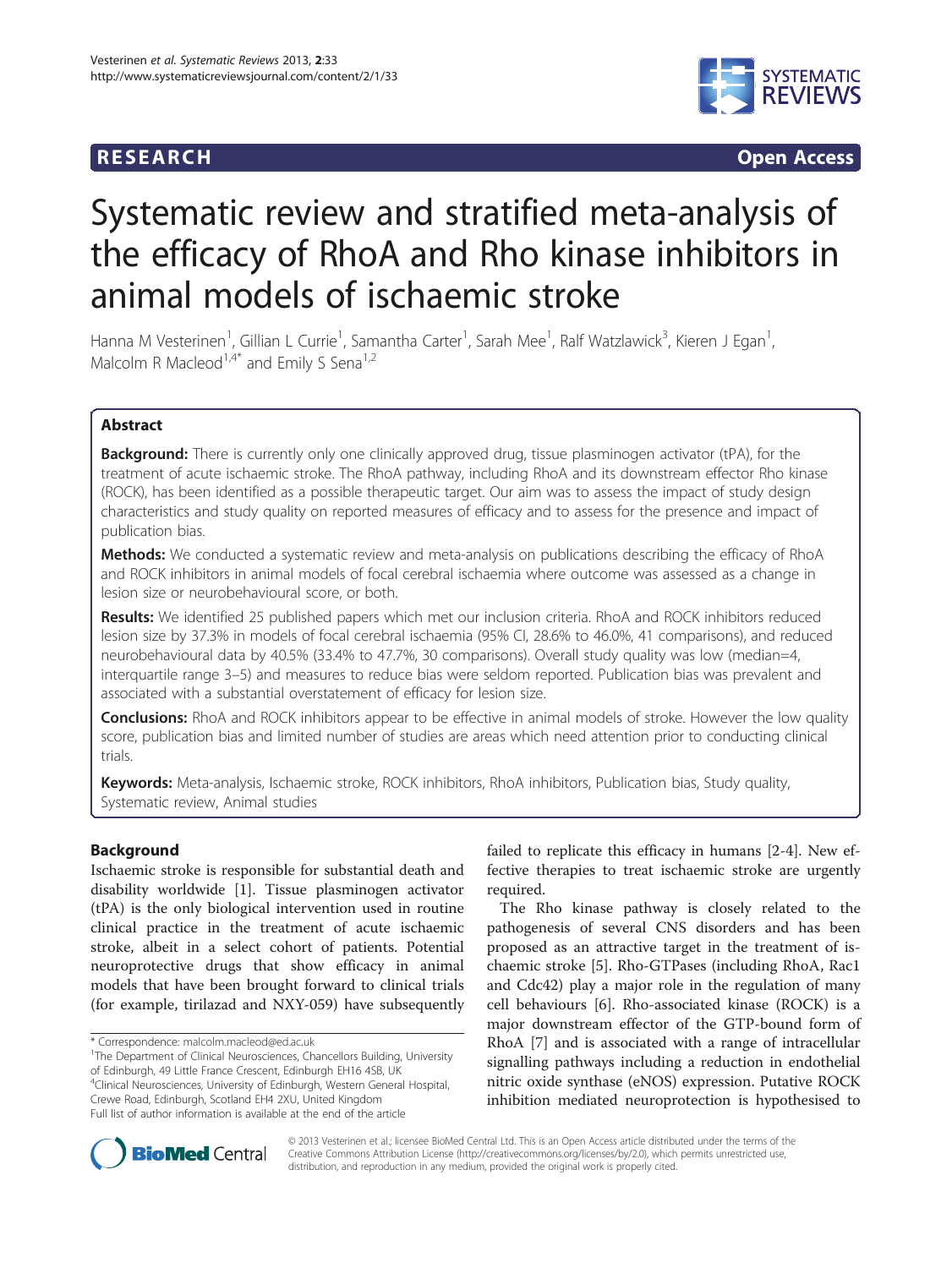occur, in part at least, due to increased eNOS expression that increases the production of the potent vasodilator nitric oxide and thus increases cerebral blood flow, including collateral flow to the ischaemic area [\[8](#page-8-0)].

Fasudil is a ROCK inhibitor that is in clinical use for cerebral vasospasm after subarachnoid haemorrhage [\[9](#page-8-0)]. It has been shown to be safe and effective in a clinical trial involving 160 patients when administered intravenously within 48 h of ischaemic stroke onset [\[10](#page-8-0)]. However, this trial was limited in sample size and outcomes were assessed at just 1-month follow-up. The evidence of safety and potential efficacy makes fasudil and other ROCK inhibitors ideal candidates for further investigation.

Systematic review and meta-analysis of preclinical data are becoming increasingly common. They provide useful summaries which can be used to inform clinical trial design, highlight areas which may benefit from further preclinical research, and provide insights into the reasons for translational failures [[11,12\]](#page-8-0). Prior to conducting a clinical trial, these techniques should be used to assess whether efficacy has been achieved in high quality, pragmatically designed studies which adequately reflect the human sample (for example, aged population with comorbidities) and the treatment paradigm which can be achieved (for example, later times to treatment) [\[13](#page-8-0)].

Our aim was to assess the impact of study design characteristics and study quality on the reported measures of efficacy in a systematic review and meta-analysis of RhoA and ROCK inhibitors tested in animal models of focal cerebral ischaemia to inform both the design of clinical trials and, if required, further preclinical experiments. Specifically our objectives were to: (1) identify relevant publications and describe the scope of the literature; (2) report summary estimates of efficacy; (3) assess the impact of reported study quality checklist items and study design on estimates of efficacy; and (4) assess for the presence and impact of any publication bias.

# Methods

All of our methods were pre-specified in a study protocol which can be accessed at [http://camarades.info/](http://camarades.info/index_files/Protocols.html) [index\\_files/Protocols.html](http://camarades.info/index_files/Protocols.html).

# Search strategy

We electronically searched three online databases (Pubmed, Web of Knowledge and EMBASE) in September 2012, using the following search terms: ((C3) OR (C3-transferase) OR (Y27632) OR (Y-27632) OR (nonsteroidal anti-inflammatory) OR (NSAID) OR (ibuprofen) OR (Rho kinase) OR (rho-kinase) OR (rho) OR (ROCK) OR (RhoA) OR (Fasudil) OR (HA-1077) OR (HA 1077) OR (HA1077) OR (cethrin) OR (BA-210)) AND ((stroke) OR (ischemia) or (ischaemia) OR (middle

cerebral artery) OR (cerebrovascular) OR (MCA) OR (ACA) OR (anterior cerebral artery) OR (MCAO)) NOT (coronary) OR (myocardia\*)). Results were limited to animals. Additionally, the Web of Knowledge search was also refined by excluding reviews, books, letters, clinical trials, case reports, patents and editorials. Abstracts were independently screened by two reviewers (GC and ES) to identify those meeting our inclusion criteria (see below), with differences resolved by discussion with a third reviewer (HV and RW).

#### Inclusion criteria and data extraction

We included studies which reported the effects of inhibitors known to directly inhibit RhoA or ROCK in an in-vivo animal model of focal cerebral ischemia. We did not include studies which reported the effects of drugs known to inhibit molecules in the Rho pathway upstream of RhoA and ROCK. We included studies that reported the number of animals per group, outcome as a lesion size (infarct volume or infarct area; primary outcome) or a neurobehavioural score (secondary outcome) or both, and the mean and its variance (standard error of the mean (SEM) or standard deviation (SD)). Experiments with co-treatments were excluded. Data were extracted to the CAMARADES data manager.

#### Quality assessment

We assessed studies against the CAMARADES 10-item quality check list [\[12](#page-8-0)]. One point was awarded for each of: (1) publication in a peer-reviewed journal; and reporting of: (2) control of temperature, (3) random allocation to groups, (4) allocation concealment, (5) blinded assessment of outcome, (6) use of an anaesthetic without intrinsic neuroprotective activity, (7) the use of co-morbid animals, (8) performing a sample size calculation, (9) compliance with animal welfare regulations, (10) a statement of potential conflicts of interest.

#### Data extraction

We extracted data on study design including the time, route and dose of the drug administration, the species, sex and strain of the animal, the type of ischaemia (permanent, temporary or thrombotic), the anaesthetic and ventilation method used during the induction of injury and the method of quantification of lesion size.

For each comparison on drug efficacy we extracted data on the number of animals per group, the mean outcome and the variance for both the control and treatment group. When a single control group was used for multiple treatment groups this was adjusted by dividing by the number of treatment groups served. Where data were not reported we made efforts to contact authors. Where data were reported graphically we used digital ruler software (Universal Desktop Ruler) and where data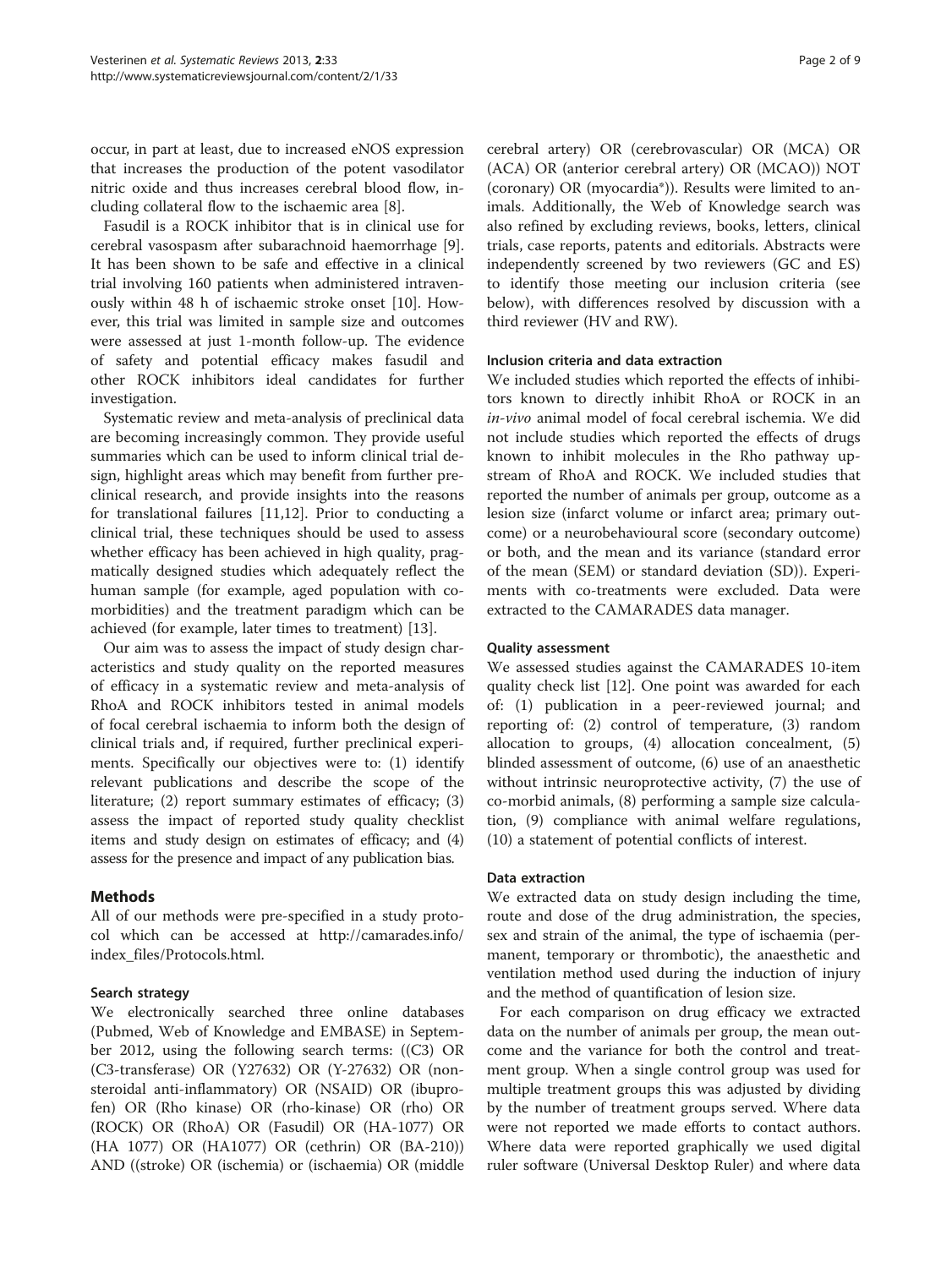were expressed serially we extracted the final time point. Where it was not clear if the measure of variance was SD or SEM we extracted data as SEM, as for the purpose of meta-analysis this is a more conservative estimate.

All data were extracted by a single, non-blinded, reviewer.

#### Data analysis

We deemed infarct volume and area to be sufficiently similar to be grouped into the same meta-analysis which we refer to as lesion size. We calculated a normalised mean difference effect size for each comparison (Vesterinen et al., manuscript in preparation) and combined these in a weighted mean difference meta-analysis using the random effects model [\[14\]](#page-8-0). Where different measures of neurobehavioural outcome were reported from the same cohort of animals we combined individual effect sizes (pre-nested comparisons) using fixed effects meta-analysis (nesting) and used this summary estimate in the random effects model.

We used stratified meta-analysis to assess for the impact of drug dose, time of administration, blinded assessment of outcome, random allocation to group, the overall study quality score, type of ischaemia, the sex and species of animal used, anaesthetic used and use of mechanical ventilation; and for infarct volume we additionally analysed the method of quantification.

The significance of differences between n groups was assessed by partitioning heterogeneity and by using the  $\chi^2$  distribution with n-1 degrees of freedom (df). To allow for multiple comparisons we adjusted our significance level using Bonferroni correction to a critical value of P <0.004 for each of infarct volume and neurobehavioural scores.

Publication bias was assessed using funnel plotting [[15\]](#page-8-0), Egger regression [[16](#page-8-0)] and trim and fill [[17](#page-8-0)].

# Results

We identified 3,286 publications in our electronic search of which 3,237 were excluded in the first instance (513 duplicates and 2,724 publications which did not meet our inclusion criteria). We screened 49 publications in detail from which we excluded a further 24 publications (16 had no relevant outcome measures; four only reported outcomes measured outside the brain; two were abstracts later published in full; one did not use a relevant intervention; and one was a review).

Our systematic review therefore included 25 articles published between 1992 and 2011 which met our inclusion criteria (24 full publications and one conference abstract; Additional file [1\)](#page-7-0). We extracted data for 41 comparisons describing infarct volume from 23 publications and 30 nested comparisons (32 pre-nested) were extracted for neurobehavioural scores from 18 publications (Figure [1](#page-3-0)).

We identified five different interventions: fasudil (20 publications), ibuprofen (3), Y-27632 (2), clostridium boulinum C3 transferase (1) and flurbiprofen (1). These were tested in rats (17 publications), mice (6), dogs (1) and gerbils (1). Experiments most commonly used male animals (14 publications); one publication used both males and females and five publications did not report the sex of the animals.

Models of transient ischaemic stroke were most commonly used (14 publications); permanent and thromboembolic models of ischaemia were both used in six publications each. Three studies reported the use of mechanical ventilation during anaesthesia, spontaneous ventilation was reported in 13 publications, and the method could not be determined in nine publications.

Interventions were most often administered via the intra-peritoneal injection (14 publications), followed by intravenous (5), subcutaneous (2), and intracerebroventricular and intracoronary injection were both described in one publication each and the single conference abstract did not state the route of administration used.

Timing of drug administration ranged from 2 weeks prior to and 48 h after the induction of ischaemia. For 43 unique cohorts of animals, 24% of studies administered the intervention at the same time as the induction of ischaemia which was the most common time point. The time of assessment ranged from 5 h to 29 days after induction of ischaemia with 40% assessing outcome at the most common time point, 24 h.

#### Global estimates of efficacy

RhoA and ROCK inhibitors reduced lesion size by 37.3% in models of focal cerebral ischemia (95% confidence interval (CI), 28.6% to 46.0%, 41 comparisons; Figure [2](#page-4-0)A). Heterogeneity was high reflecting anticipated differences between studies ( $X^2 = 232.4$ ,  $I^2 = 83\%$ ,  $P = 9x10^{-30}$ ). RhoA and ROCK inhibitors improved neurobehavioural outcome by 40.5% (95% CI 33.4% to 47.7%, 30 comparisons; Figure [2](#page-4-0)B). Heterogeneity between studies reporting neurobehavioural scores was low and not significant and therefore we did not explore this further  $(X^2=39.6,$  $I^2$ =27%,  $P$ =0.09).

#### Publication bias

Visual inspection of a funnel plots suggested a substantial publication bias for both infarct volume and neurobehavioural outcomes which was supported by Egger regression. Trim and fill predicted 10 theoretical missing studies measuring infarct volume, and taking these into account, reduced efficacy from 37.3% (28.6- 46.0) to 28.6% (20.0-37.1) for 51 outcomes (relative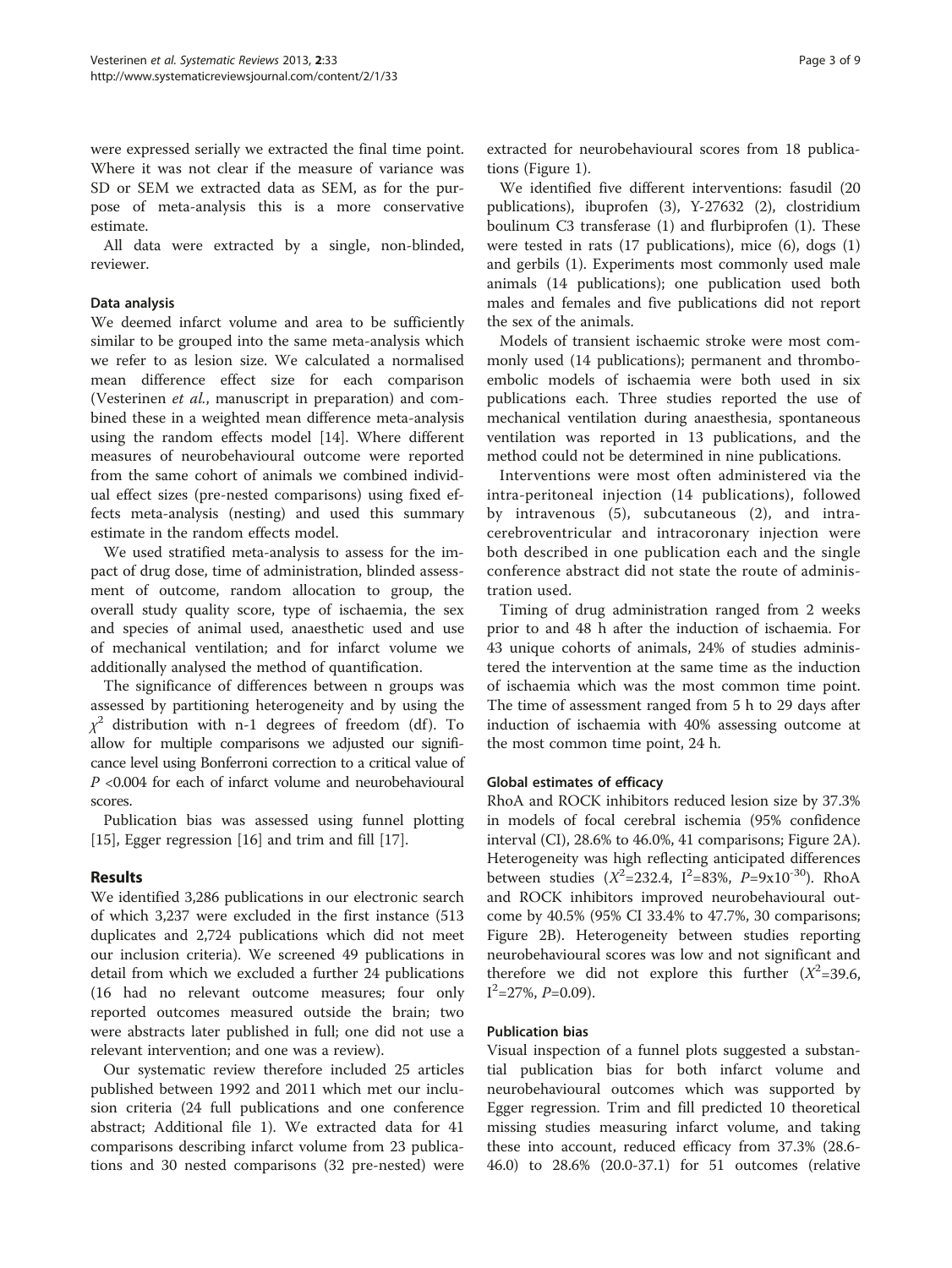<span id="page-3-0"></span>

overstatement of efficacy, 26.4% and absolute overstatement of efficacy, 8.7%; Figure [3\)](#page-5-0). Trim and fill did not predict any theoretical missing studies measuring neurobehavioural scores.

#### Study quality

For the 25 publications included in the systematic review, 24 were published in a peer-reviewed journal (96%), 10 reported that they randomly allocated animals to treatment groups (40%); seven report blinding their assessment of outcome (28%); seven report allocation concealment (28%); 16 report controlling the temperature of the animals during the induction of ischaemia (64%); 22 used an anaesthetic without intrinsic neuroprotective properties (88%); 14 report compliance with animal welfare regulations (56%); one used animals with co-morbidities (spontaneously hypertensive rats, 4%); one reported a statement of a potential conflict of interest (4%) and no publications used a sample size calculation (Additional file [2](#page-7-0)).

Sample sizes were small, for lesion size the median number of animals per group was 5 in the control group (IQR 3 to 10) and 10 in the treatment group (8 to 10); and for neurobehavioural outcomes, the median number in the control group was 6 (3 to 10) and 10 in the treatment group (8 to 10).

Overall, the median study quality score was 4 (IQR 3–5). Stratifying by the overall quality score accounted for a significant proportion of between study heterogeneity for lesion size; however the trend was not clear (Figure [4A](#page-6-0)). There were no significant effects of random allocation to group, allocation concealment, blinded assessment or control of temperature.

#### Study characteristics

Taking all drugs together, we found that effect sizes were greater in studies where thrombotic models of ischaemia were used compared to transient and permanent models  $(X^2=17.2, df=2, P=0.0002; Figure 4B; Additional file 3)$  $(X^2=17.2, df=2, P=0.0002; Figure 4B; Additional file 3)$  $(X^2=17.2, df=2, P=0.0002; Figure 4B; Additional file 3)$  $(X^2=17.2, df=2, P=0.0002; Figure 4B; Additional file 3)$  $(X^2=17.2, df=2, P=0.0002; Figure 4B; Additional file 3)$ when pentobarbital anaesthesia was used during the induction of ischaemia  $(X^2=18.7, df=5, P=0.0009;$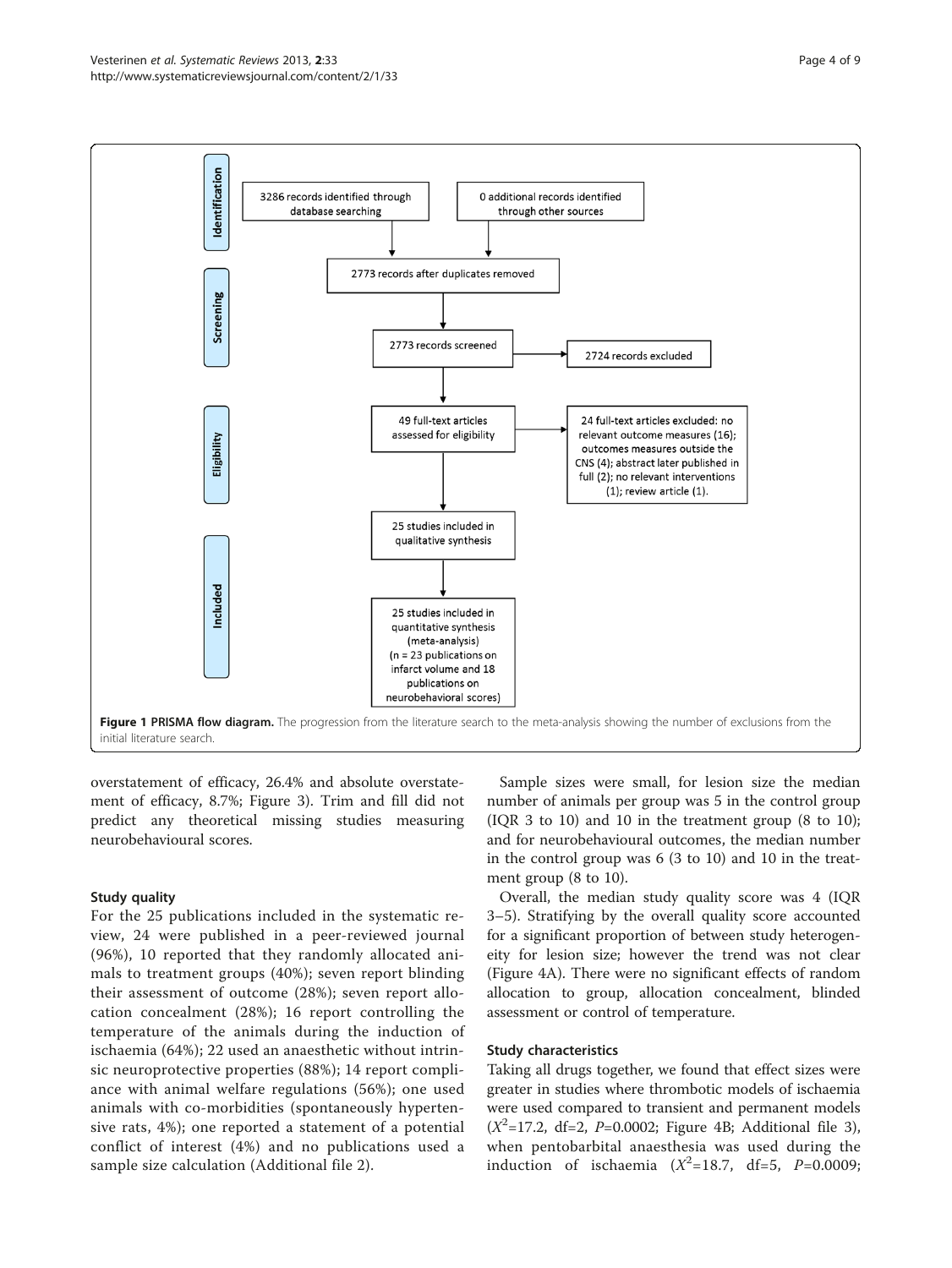Figure [4C](#page-6-0)); when the drug was administered between 5 and 10 min after the induction of ischaemia  $(X^2=42.7)$ , df=3,  $P=2.85\times10^{-9}$ ; Figure [4](#page-6-0)D); and in studies where both male and female animals were used  $(X^2=20.1,$ df=2,  $P=4.26\times10^{-5}$ ; Figure [4F](#page-6-0)).

We analysed the dose response of fasudil separately and found that the median dose tested was 10 mg/kg (IQR 1.5-10) for 27 cohorts in which infarct volume was measured. Furthermore efficacy was highest when administered at a dose of  $10 \text{mg/kg}$   $(X^2=40.5, \text{df}=2,$  $P=1.62\times10^{-9}$ ; Figure [4](#page-6-0)E).

Stratifying the data according to the species of animal, the type of ventilation and method used to quantify lesion size had no significant effect on the percentage improvement in lesion size.

#### **Discussion**

Rho GTPase Kinase inhibitors appear to have a substantial impact in both reducing lesion size and improving neurobehavioral scores in animal models of stroke. However, although these results are initially encouraging they should be interpreted with caution due to both the limitations within the included studies and of the present study. These are discussed below.

Study quality

Our study quality checklist assesses aspects of both internal and external validity, and we have frequently observed studies of poorer methodological quality tending to overstate effect sizes [\[2](#page-7-0)[,18](#page-8-0)]. Here we found that studies were generally of low quality (median 4 out of 10).

<span id="page-4-0"></span>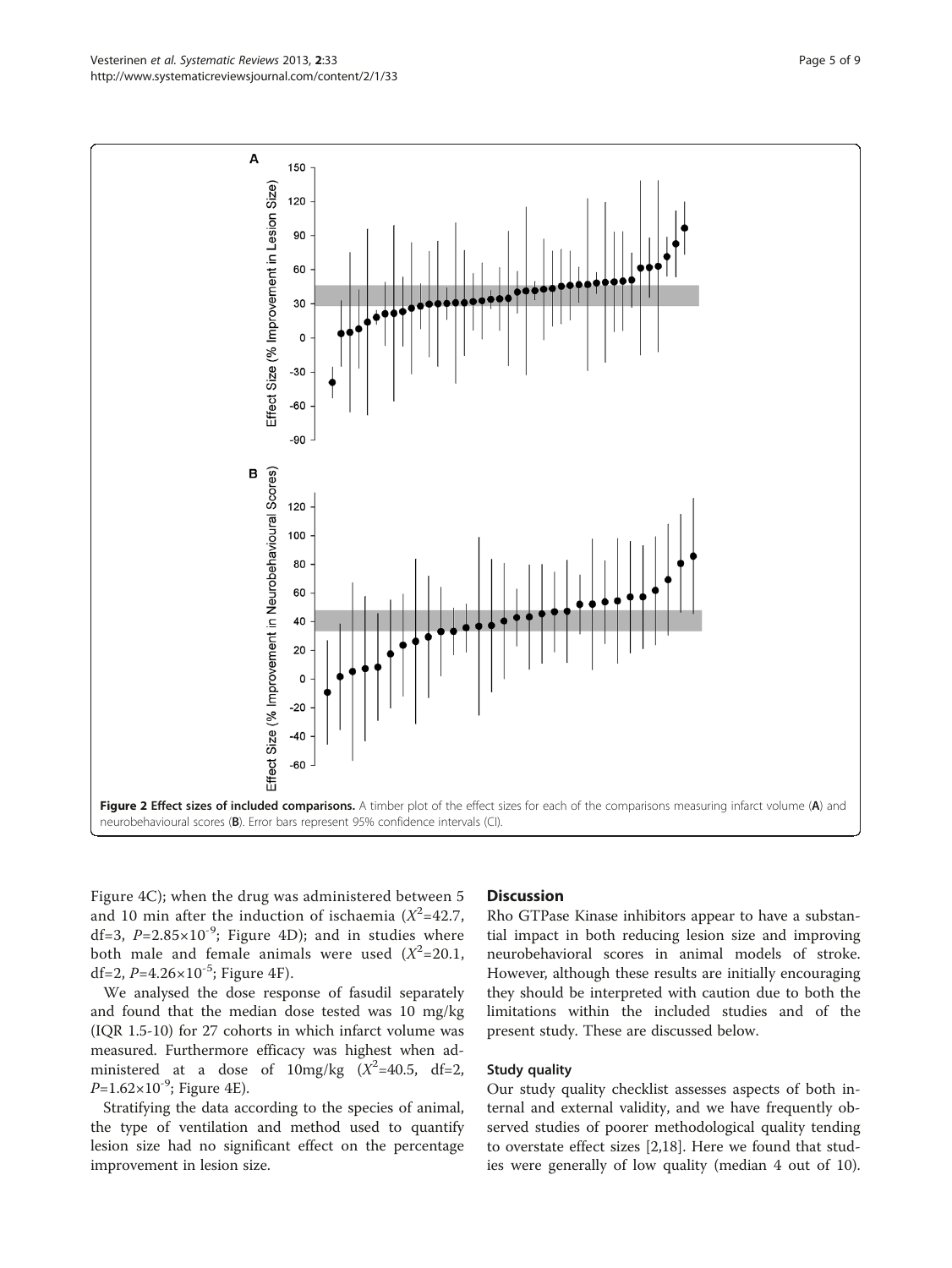Specifically, measures to reduce bias including blinded induction of ischaemia, random allocation to group and blinded assessment of outcome were all seldom reported in this dataset. The overall quality score accounted for a significant proportion of between study heterogeneity; however, a correlation between the aggregate quality score and effect was not clear.

#### Study design

We found that RhoA and ROCK inhibitors were most efficacious when administered between 5 and 10 min after the induction of ischaemia and encouragingly sustained efficacy up to 48 h post injury. This is especially relevant as the median time for stroke patients to arrive at hospital is 4.3 h [[19](#page-8-0)]. The high efficacy at later time points reflects what was achieved in a doubleblind, placebo-controlled clinical trial of fasudil where it was administered up to 48 h after ischaemic stroke [[10](#page-8-0)]. In addition we found that efficacy of fasudil was greatest with doses of 10 mg/kg; however in the clinical trial of fasudil the dose used was 60 mg which equates to roughly 1 mg/kg and this was administered intravenously whereas the most frequent route of delivery was intraperitoneal in the preclinical literature. To our knowledge, this is the only clinical trial of a RhoA or ROCK inhibitor in ischaemic stroke; fasudil significantly improved neurological scores at 2 weeks and clinical outcomes at 1 month. Larger trials with longer follow-up times will further elucidate whether fasusdil is a viable candidate stroke treatment.

We also found that efficacy was highest when both males and females were used in the same experiment, and when the induction of ischaemia was performed under pentobarbital anaesthesia. Importantly, pentobarbital has shown neuroprotective activity in preclinical studies of ischaemia which confounds our interpretation of the efficacy of fasudil under its use [\[20](#page-8-0)].

Efficacy was also higher in thrombotic and temporary models. The ischaemic model may be of particular interest because the proposed mechanism of action of RhoA and ROCK inhibitors is by increasing vasodilation and therefore increasing cerebral blood flow. Therefore it is conceivable that this class of intervention would be of no benefit in permanent ischaemia.

<span id="page-5-0"></span>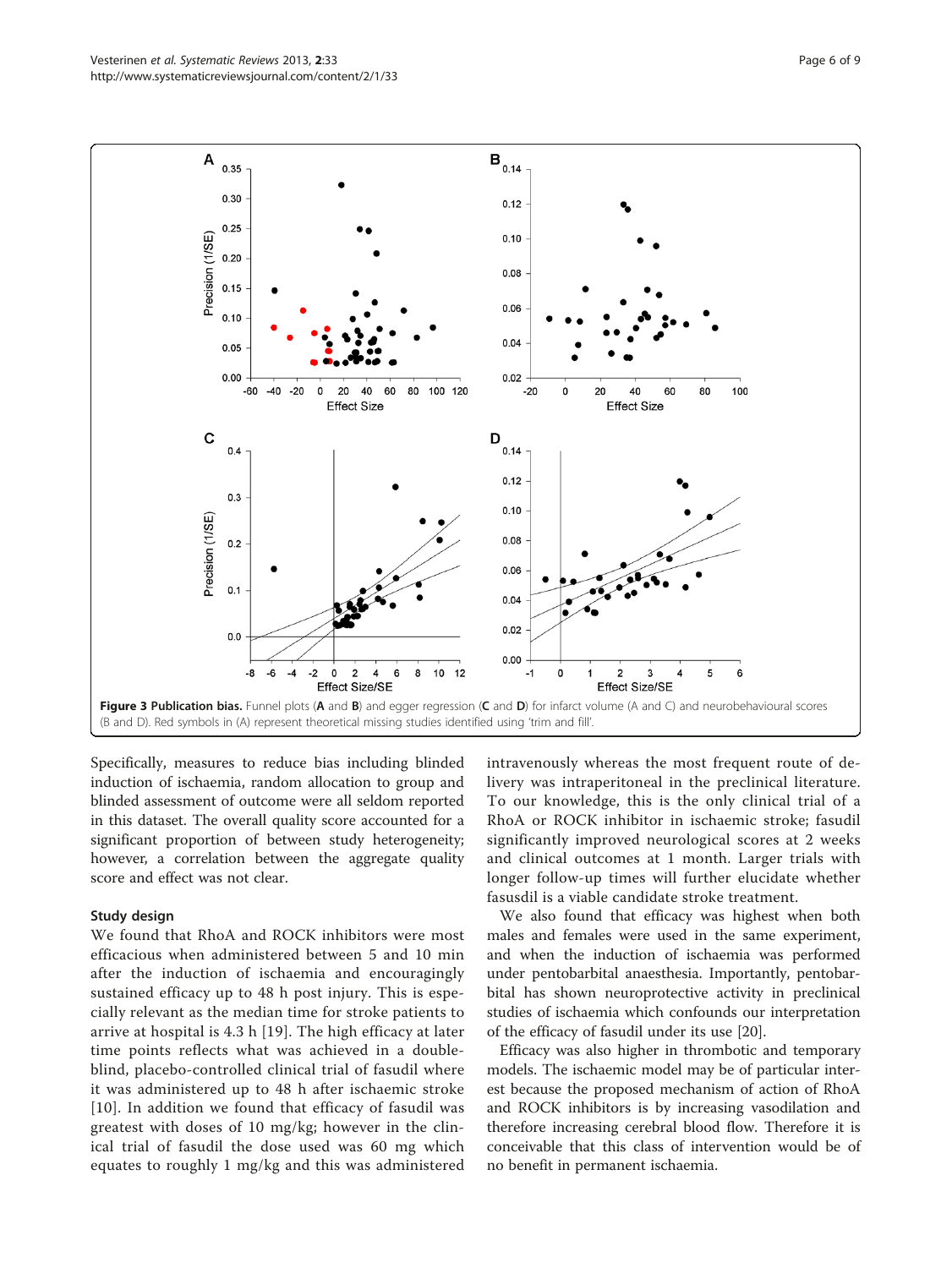Across several datasets on preclinical models of stroke, roughly 10% of studies use animals with co-morbidities relevant to stroke patients, such as hypertension and diabetes [\[12](#page-8-0)]. In our dataset, one publication used spontaneously hypertensive rats; no other publication out of 25 used animals with a co-morbidity. This may limit the predictive value of these studies for clinical trials. Furthermore co-morbidities can affect efficacy in animal models [\[21\]](#page-8-0).

#### Relevance to the clinical setting

Nearly all interventions which have shown promise in preclinical studies have failed to translate successfully to the clinical setting [\[22\]](#page-8-0). Systematic review and metaanalysis of the preclinical literature on a number of these candidate interventions have shown that compromised internal validity and external validity may be a crucial factor in the failure to translate efficacy. For example, careful inspection of the preclinical literature on NXY-

<span id="page-6-0"></span>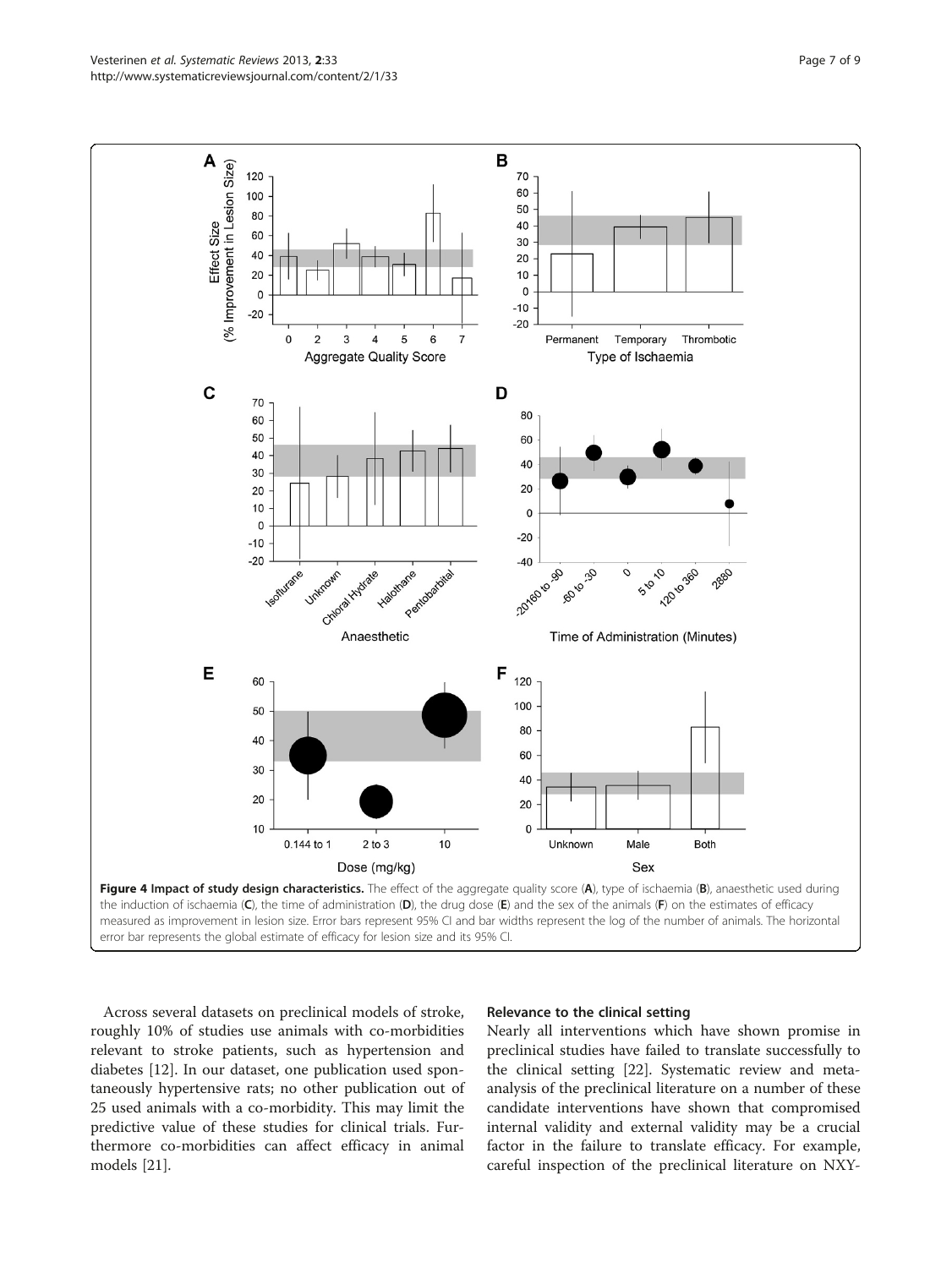<span id="page-7-0"></span>059 identified that efficacy was substantially greater in studies which did not report allocation concealment, random allocation to group or blinded assessment of outcome [2]; moreover, NXY-059 failed to show improvement in a phase II clinical trial [\[23](#page-8-0)]. Of concern, we have no reason to believe that the studies included in this study are of greater quality; the median quality score of nine publications testing NXY-059 was 5, compared to 4 for RhoA and ROCK inhibitors.

#### Limitations

The present study provides a useful summary of the preclinical data on RhoA and ROCK inhibitors. However there are limitations to our approach and the results should therefore be interpreted with caution. First, although our search strategy was designed to be robust, we cannot rule out the possibility of missing studies. Furthermore, this may also be due to publication bias. Similar to our previous findings [[24\]](#page-8-0), we found that publication bias was prevalent in this dataset. Although our dataset was relatively small, we used three approaches to minimise the risk of confounding; indeed the more conservative trim and fill approach did not identify any theoretical missing studies for neurobehavioral outcomes. Taking into account theoretical missing studies, our estimates of efficacy are likely to be overstated.

Second, we found that the heterogeneity between studies reporting neurobehavioural outcomes was unusually low. Although this may be a true reflection of an underlying treatment effect which was the same across studies, in our experience this is a rare occurrence, especially in preclinical literature. We found that articles were published between 1994 and 2011 and were from 14 unique research groups with a number of different scoring methods used including the postural reflex score (one publication), 5-point scales (four publications). However visual inspection of the timber plot for neurobehavioural outcome (Figure [2](#page-4-0)B) confirms that there was very little heterogeneity with overlapping confidence intervals for nearly all of the comparisons.

Third, grouping together data from different studies may mask subtle but relevant differences in efficacies. In particular, we have grouped together five different drugs within this class since there were too few comparisons to assess them separately.

# Conclusions

Our analyses suggest that RhoA and ROCK inhibitors may be a useful drug class for further preclinical research. Reported efficacy was high across both outcome measures; however heterogeneity between studies was high where efficacy was measured as a change in lesion size. We have provided details of the conditions under which these drugs performed optimally; these include using a thrombotic model, pentobarbital anaesthesia, administering the intervention between 5 and 10 min post induction and at a dose of 10 mg/kg and when both male and female animals were used. However low study quality scores and the lack of animals with co-morbidities are confounding factors. Finally this analysis highlights the need for further high quality, pragmatically designed studies which will shed light on the therapeutic potential of RhoA and ROCK inhibitors in a clinical setting.

# Additional files

[Additional file 1:](http://www.biomedcentral.com/content/supplementary/2046-4053-2-33-S1.pdf) References included in the systematic review. [Additional file 2:](http://www.biomedcentral.com/content/supplementary/2046-4053-2-33-S2.pdf) Study Quality Score Report. [Additional file 3:](http://www.biomedcentral.com/content/supplementary/2046-4053-2-33-S3.pdf) Study Characteristics Report.

#### Competing interests

The authors declare that they have no competing interests.

#### Authors' contributions

HV carried out the data extraction, data analysis and contributed to the preparation of the manuscript; GC carried out the literature search and contributed to the preparation of the manuscript; SC, SM and KE participated in the design of the study; RW conducted the second reference screen; MM contributed to the conception of the study and the manuscript preparation; and ES contributed to the literature search, study design and manuscript preparation. All authors read and approved the final manuscript.

#### Funding

HV is supported by the Centre for Clinical Brain Sciences PhD scholarship. MM is supported by the MRC Trials Methodology Hub.

#### Author details

<sup>1</sup>The Department of Clinical Neurosciences, Chancellors Building, University of Edinburgh, 49 Little France Crescent, Edinburgh EH16 4SB, UK. <sup>2</sup>Florey Institutes of Neuroscience and Mental Health, 245 Burgundy Street, Victoria 3084, Australia. <sup>3</sup> Department of Neurology and Experimental Neurology, Clinical and Experimental Spinal Cord Injury Research (Neuroparaplegiology), Charité-Universitätsmedizin Berlin, Charitéplatz 1, Berlin D 10117, Germany. 4 Clinical Neurosciences, University of Edinburgh, Western General Hospital, Crewe Road, Edinburgh, Scotland EH4 2XU, United Kingdom.

#### Received: 19 December 2012 Accepted: 1 May 2013 Published: 20 May 2013

#### References

- Lopez AD, Mathers CD, Ezzati M, Jamison DT, Murray CJL: Global and regional burden of disease and risk factors, 2001: systematic analysis of population health data. Lancet 2006, 367:1747–1757.
- 2. Macleod MR, van der Worp HB, Sena ES, Howells DW, Dirnagl U, Donnan GA: Evidence for the efficacy of NXY-059 in experimental focal cerebral ischaemia is confounded by study quality. Stroke 2008, 39:2824–2829.
- 3. Bath PMW, Blecic S, Bogousslavsky J, Boysen G, Davis S, Diez-Tejedor E, Ferro JM, Gommans J, Hacke W, Indredavik B, et al: Tirilazad mesylate in acute ischemic stroke - a systematic review. Stroke 2000, 31:2257–2265.
- 4. Sena E, Wheble P, Sandercock P, Macleod M: Systematic review and meta-analysis of the efficacy of tirilazad in experimental stroke. Stroke 2007, 38:388–394.
- 5. Kubo T, Yamaguchi A, Iwata N, Yamashita T: The therapeutic effects of Rho-ROCK inhibitors on CNS disorders. Ther Clin Risk Manag 2008, 4:605–615.
- 6. Riento K, Ridley AJ: Rocks: multifunctional kinases in cell behaviour. Nat Rev Mol Cell Bio 2003, 4:446–456.
- 7. Bourne HR, Sanders DA, Mccormick F: The gtpase superfamily conserved structure and molecular mechanism. Nature 1991, 349:117–127.